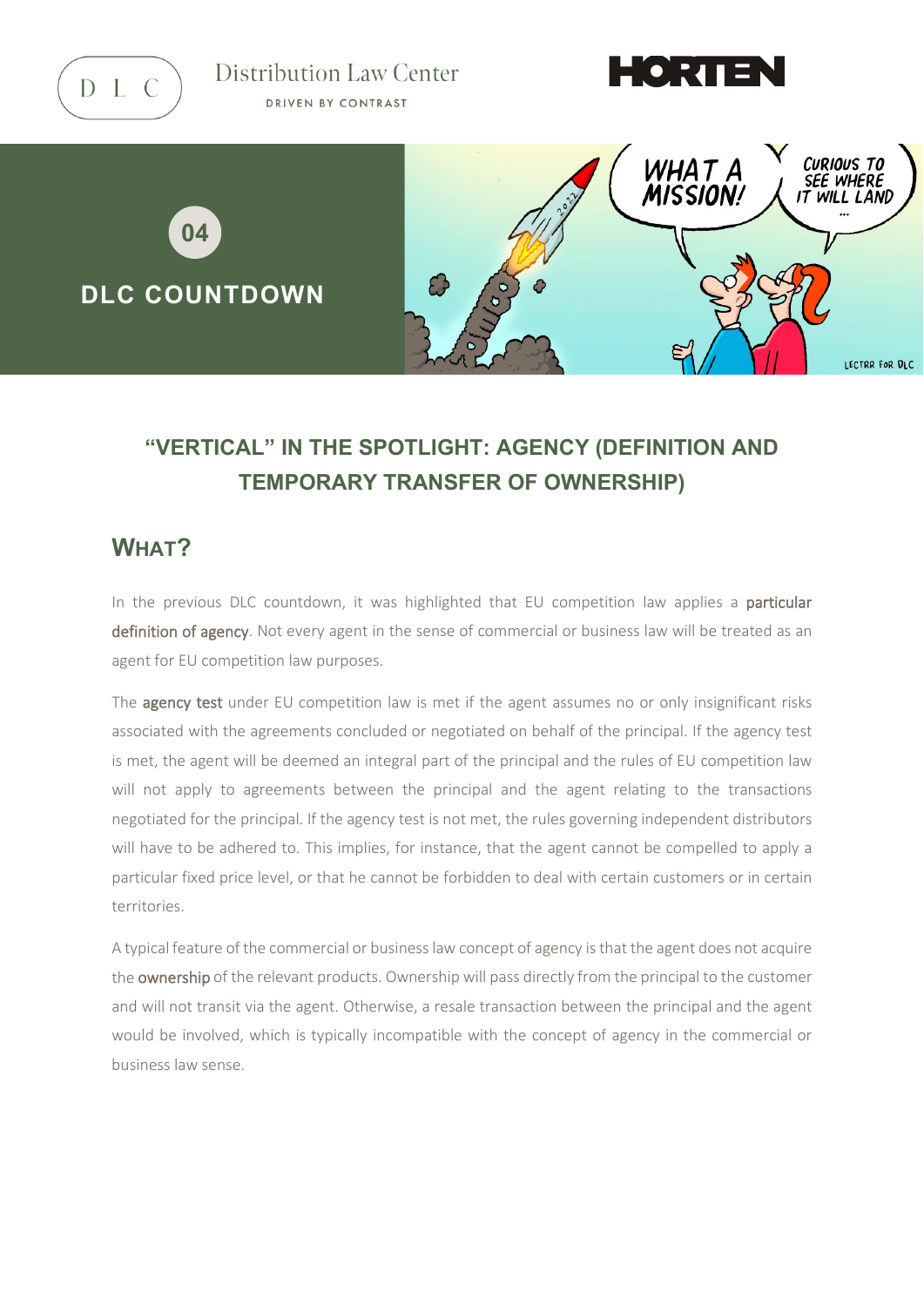## **NOW?**

According to the current Vertical Guidelines, an agent is a legal or physical person who has the power to negotiate and/or conclude agreements on behalf of a principal, either in the agent's own name or in the name of that principal, for the purchase of goods or services by the principal, or for the sale of goods or services supplied by the principal.

This definition covers a number of **important features** that are unique to the concept of agency:

- Both agents acting in the name and on behalf of a principal, and other intermediaries acting in their own name but on behalf of the principal (e.g. the so-called "commissionaires"), fall under the definition of agency.
- The definition targets both purchasing agents and sales agents.
- It is the agent's core task to negotiate or conclude agreements on behalf of the principal. Therefore, according to the definition, the agent is not expected to acquire the ownership of the contract goods purchased or sold.

### **THE FUTURE AS OF 1 JUNE 2022?**

It has become apparent over the years that, for reasons independent from EU competition law, that the temporary acquisition of ownership of the contract goods by the agent may be needed or desirable. Such justifications typically relate to tax or accounting laws, local regulations or the wish of the customer to have the agent rather than the principal as his counterpart.

The current proposals by the European Commission address these particular needs. If the agent acquires the ownership of the goods temporarily, i.e. for a very short period of time, while selling them on behalf of the principal, the agreement will not necessarily be precluded from being qualified as an agency for EU competition law purposes. In such a case, the agency qualification is preserved as long as the agent does not incur any or only incurs insignificant costs or risks related to such transfer of property and to the agency in general.

#### **IN PRACTICE?**

The current proposals of the Vertical Guidelines do not alter the treatment of agency for EU competition law purposes in the case of a temporary transfer of ownership of the goods by the principal to the agent prior to such goods being sold to the customer.

 $D L C$